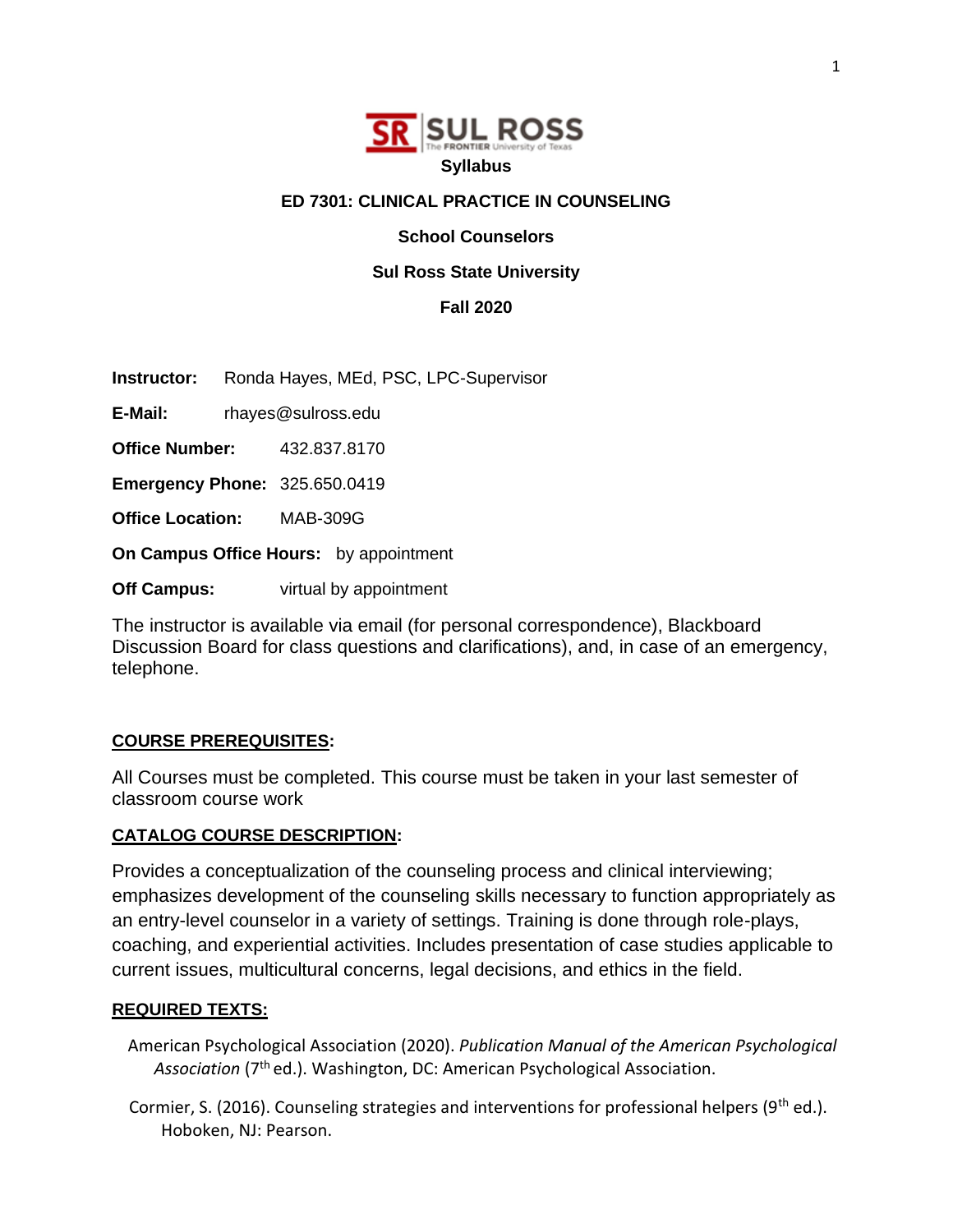Young, M. E. (2021). Learning the art of helping: Building blocks and techniques ( $7<sup>th</sup>$  ed.). Hoboken, NJ: Pearson.

## **TExES STANDARDS**:

TEXES standards addressed in this course are:

**Standard I. Learner-Centered Knowledge:** The certified school counselor has a broad knowledge base.

**Standard II. Learner-Centered Skills**: The certified school counselor applies the knowledge base to promote the educational, personal, social, and career development of the learner.

**Standard III. Learner-Centered Process:** The certified school counselor participates in the development, monitoring, and evaluation of a developmental school guidance and counseling program that promotes learners' knowledge, skills, motivation, and personal growth.

**Standard IV. Learner-Centered Equity and Excellence for All Learners:** The certified school counselor promotes academic success for all learners by acknowledging, respecting, and responding to diversity while building on similarities that bond all people.

**Standard V. Learner-Centered Communications**: The certified school counselor, an advocate for all students and the school, demonstrates effective professional and interpersonal communication skills.

**Standard VI. Learner-Centered Professional Development:** The certified school counselor continues professional development, demonstrating a commitment to learn, to improve the profession, and to model professional ethics and personal integrity.

| <b>Standard</b> | <b>Description</b>                     | <b>Assignment</b> | <b>Assessment</b> | <b>SLO</b> |
|-----------------|----------------------------------------|-------------------|-------------------|------------|
| I. (1)          | the history and philosophy of          | Case              | Comprehensive     | <b>SLO</b> |
|                 | counseling                             | Conceptualization | Exam              | 1,2,3      |
| 1. (2)          | counseling and consultation theories   | Case              | Comprehensive     | <b>SLO</b> |
|                 | and practices                          | Conceptualization | Exam              | 1,2,3      |
| 1. (5)          | assessment principles and              | Case              | Comprehensive     | <b>SLO</b> |
|                 | procedures, including the              | Conceptualization | Exam              | 1,2,3      |
|                 | appropriate use of tests, test         |                   |                   |            |
|                 | interpretation, and test results       |                   |                   |            |
| 1. (14)         | counseling-related research            | Case              | Comprehensive     | <b>SLO</b> |
|                 | techniques and practices               | Conceptualization | Exam              | 1,2,3      |
| II. (7)         | participate in the selection, use, and | Case              | Comprehensive     | <b>SLO</b> |
|                 | interpretation of assessments and      | Conceptualization | Exam              | 1,2,3      |
|                 | assessment results                     |                   |                   |            |
| III. (3)        | use both preventive and intervening    | Case              | Comprehensive     | <b>SLO</b> |
|                 | strategies to address the concerns     | Conceptualization | Exam              | 1,2,3      |
|                 | of learners and to help them clarify   |                   |                   |            |
|                 | problems and situations, set goals,    |                   |                   |            |
|                 | explore options, and implement         |                   |                   |            |
|                 | change                                 |                   |                   |            |
| IV. $(1)$       | understand learner differences,        | Case              | Comprehensive     | <b>SLO</b> |
|                 | including those related to cultural    | Conceptualization | Exam              | 1,2,3      |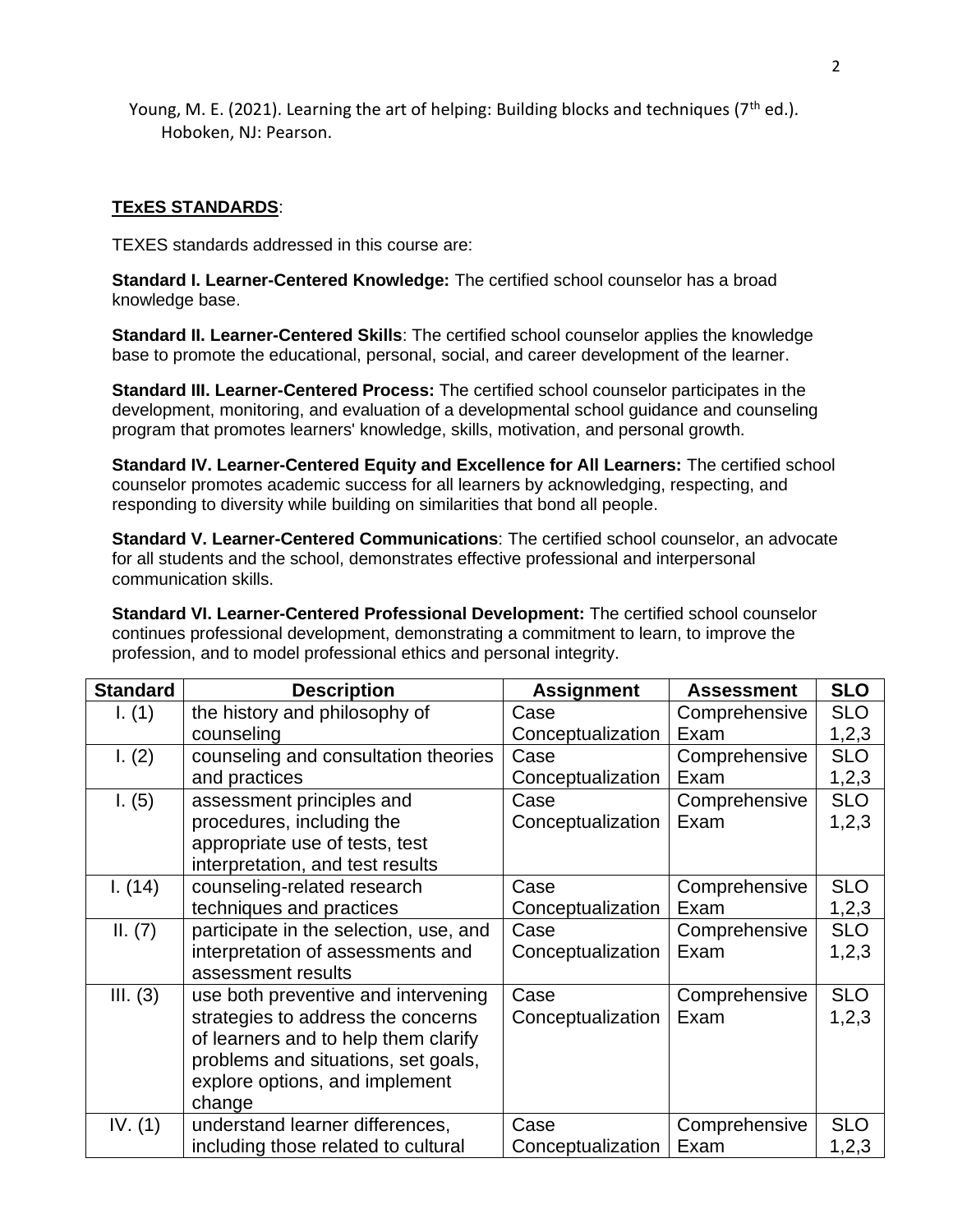| <b>Standard</b> | <b>Description</b>                                                                                                                                                                                                      | <b>Assignment</b>         | <b>Assessment</b>     | <b>SLO</b>          |  |
|-----------------|-------------------------------------------------------------------------------------------------------------------------------------------------------------------------------------------------------------------------|---------------------------|-----------------------|---------------------|--|
|                 | background, gender, race, ethnicity,<br>socio-economic levels, academic<br>ability, and learning styles, and<br>know ways to create and maintain a<br>positive school environment that is<br>responsive to all learners |                           |                       |                     |  |
| IV. $(5)$       | understand how environment and<br>behavior may impact or influence<br>individual learners                                                                                                                               | Case<br>Conceptualization | Comprehensive<br>Exam | <b>SLO</b><br>1,2,3 |  |
| IV. (7)         | understand how family values,<br>group membership, and culture<br>intersect                                                                                                                                             | Case<br>Conceptualization | Comprehensive<br>Exam | <b>SLO</b><br>1,2,3 |  |
| V. (1)          | demonstrate effective<br>communication through oral, written,<br>and nonverbal expression                                                                                                                               | Case<br>Conceptualization | Comprehensive<br>Exam | <b>SLO</b><br>1,2,3 |  |
| VI. (1)         | use reflection, self-assessment,<br>and interactions with colleagues to<br>promote personal professional<br>development                                                                                                 | Case<br>Conceptualization | Comprehensive<br>Exam | <b>SLO</b><br>1,2,3 |  |

### **TExES COMPETENCIES**:

Student knowledge and application of the four domains and 10 competencies are required for students to successfully pass the TExES. In other words, the domains and competencies are test specific and will be addressed when students take the following test. In order to help students with this task, all school counseling students are required to spend six hours in the Certify Teacher school counseling practice test site. A minimum score of 85% must be made on each of the 10 competencies tested before Sul Ross State University can submit approval for the student to take the TExES.

TExES competencies addressed in this course are:

# **DOMAIN I—KNOWLEDGE OF LEARNERS**

**Competency 001 (Human Development and Learning**

**Competency 002 (Diversity and Cultural Competence)**

**DOMAIN II—THE COMPREHENSIVE SCHOOL COUNSELING PROGRAM** 

**Competency 003 (Guidance)**

 **Competency 004 (Responsive Services)**

**Competency 005 (Individual Planning)**

**Competency 006 (Systems Support)**

### **DOMAIN III—THE PROFESSIONAL SCHOOL COUNSELOR**

**Competency 008 (Communication, Consultation, and Collaboration)** 

**Competency 009 (Professional Practice)**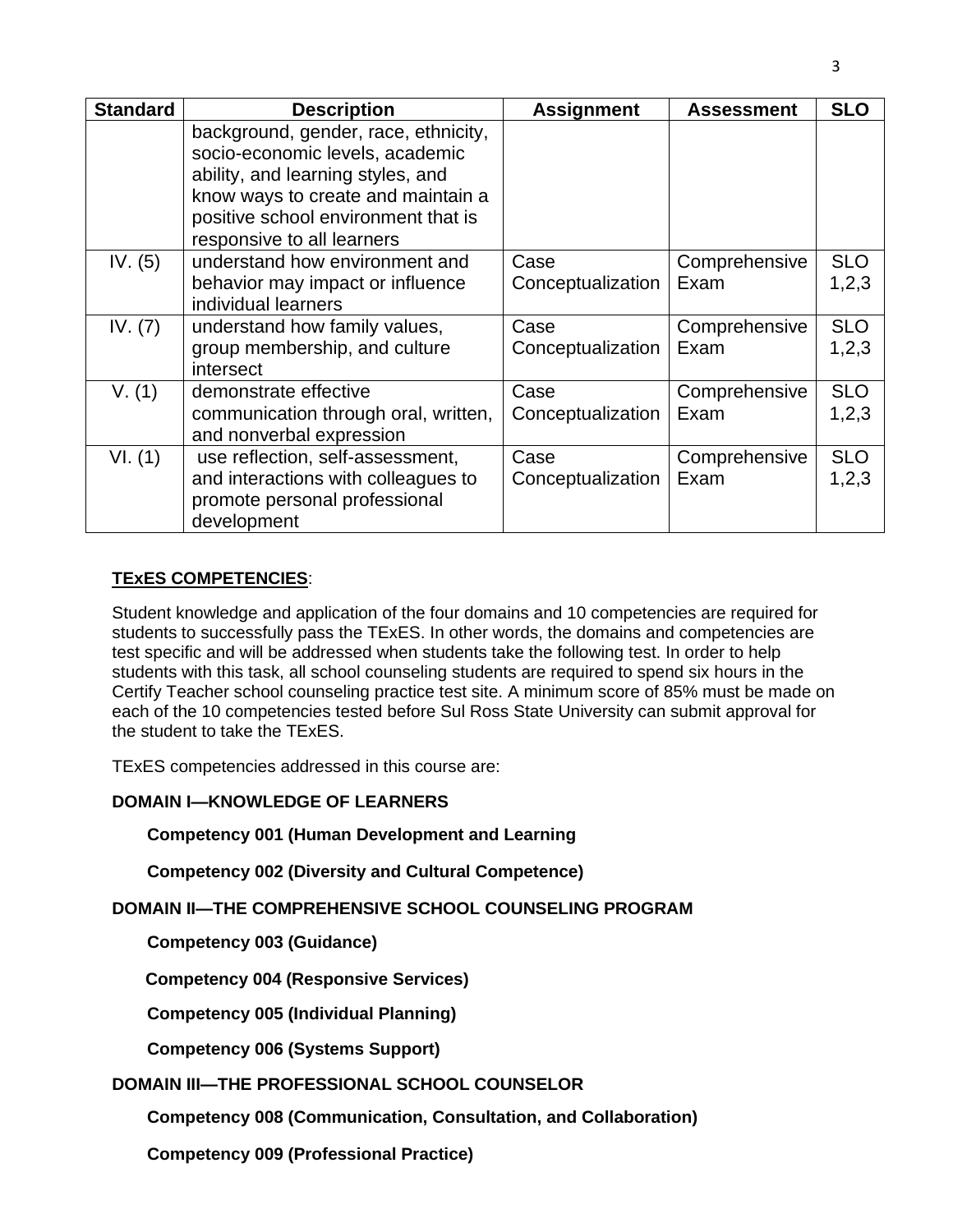# **DOMAIN IV—ANALYSIS AND RESPONSE**

# **Competency 010 (Analysis and Response)**

| <b>Domain</b><br><b>Competenc</b> | <b>Description</b>                                                                                                                                                                                                                                     | <b>Assignment</b>             | <b>Assessme</b><br>nt     | <b>SLO</b>          |
|-----------------------------------|--------------------------------------------------------------------------------------------------------------------------------------------------------------------------------------------------------------------------------------------------------|-------------------------------|---------------------------|---------------------|
|                                   |                                                                                                                                                                                                                                                        |                               |                           |                     |
| I. 001. A-G                       | Understand theories and processes of<br>human development and learning as<br>well as factors that influence<br>development and learning.                                                                                                               | Case<br>Conceptualizati<br>on | Certify<br><b>Teacher</b> | <b>SLO</b><br>1,2,3 |
| $I.002A-H$                        | Understand diversity issues and<br>cultural competencies related to school<br>counseling and environments that<br>promote respect and affirmation for all<br>students.                                                                                 | Case<br>Conceptualizati<br>on | Certify<br><b>Teacher</b> | <b>SLO</b><br>1,2,3 |
| II. 003 A-F                       | Understand instructional practices and<br>strategies for facilitating students'<br>educational, career, personal, and<br>social growth and development as<br>articulated in The Texas Model for<br><b>Comprehensive School Counseling</b><br>Programs. | Case<br>Conceptualizati<br>on | Certify<br>Teacher        | <b>SLO</b><br>1,2,3 |
| II. 004 A-K                       | Understand techniques for designing<br>supports and interventions to address<br>the needs, concerns, and challenges<br>affecting students' continued<br>educational, career, personal, and<br>social development                                       | Case<br>Conceptualizati<br>on | Certify<br>Teacher        | <b>SLO</b><br>1,2,3 |
| II. 005 A-G                       | Understand techniques and strategies<br>for guiding students in planning,<br>monitoring, and managing their<br>individual educational, career, personal,<br>and social development.                                                                    | Case<br>Conceptualizati<br>on | Certify<br>Teacher        | <b>SLO</b><br>1,2,3 |
| II. 006 A-E                       | Understand procedures, processes, and<br>strategies for providing systems<br>support.                                                                                                                                                                  | Case<br>Conceptualizati<br>on | Certify<br>Teacher        | <b>SLO</b><br>1,2,3 |
| III. 008 A-G                      | Understand practices and strategies<br>for effective communication,<br>consultation, and collaboration within<br>the school and community.                                                                                                             | Case<br>Conceptualizati<br>on | Certify<br><b>Teacher</b> | <b>SLO</b><br>1,2,3 |
| III. 009 A-J                      | Understand the roles, responsibilities,<br>and orientation of the professional<br>school counselor and legal and ethical                                                                                                                               | Case<br>Conceptualizati<br>on | Certify<br><b>Teacher</b> | <b>SLO</b><br>1,2,3 |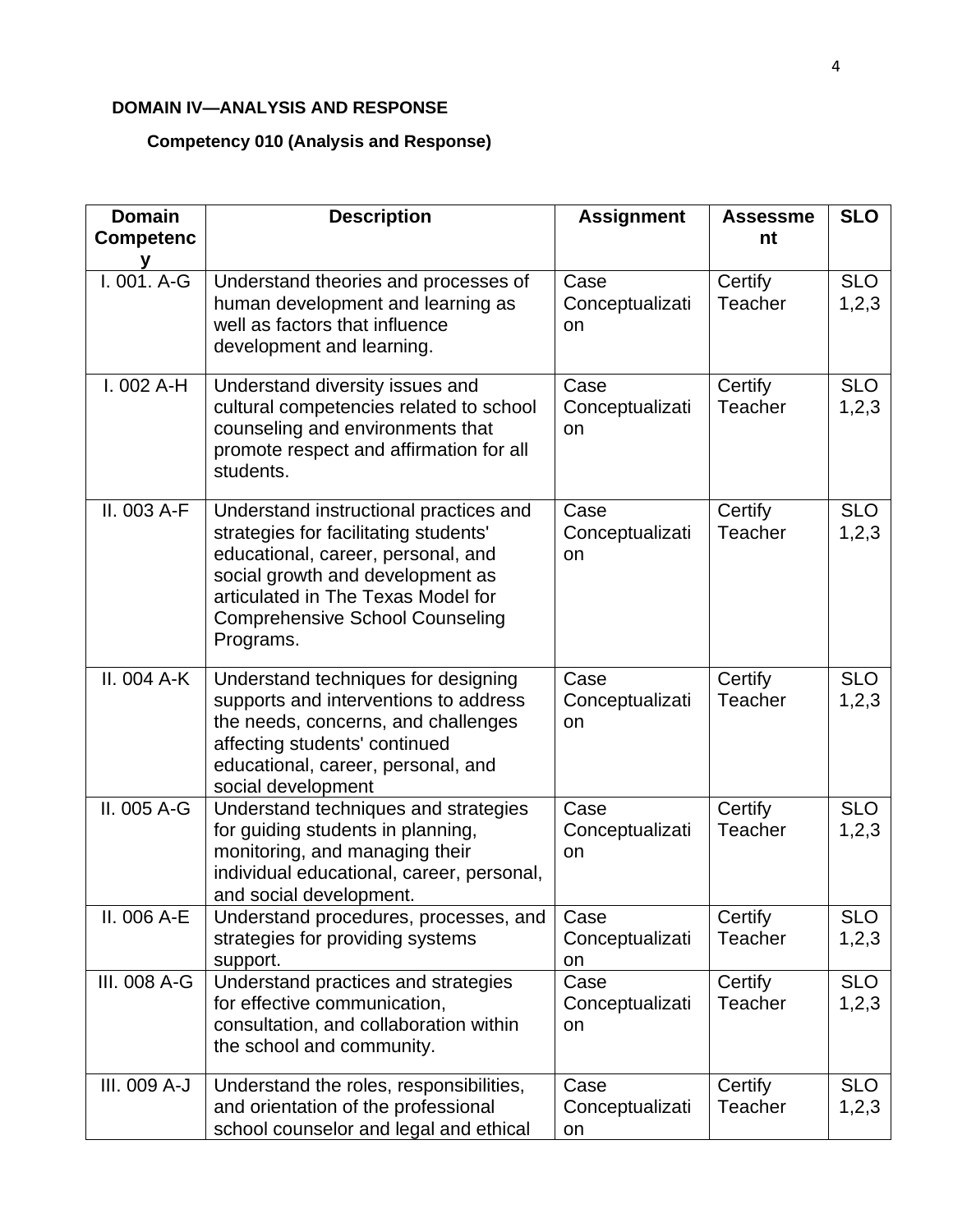| <b>Domain</b><br><b>Competenc</b> | <b>Description</b>                                                                                                                                                                 | <b>Assignment</b>              | <b>Assessme</b><br>nt | <b>SLO</b>          |
|-----------------------------------|------------------------------------------------------------------------------------------------------------------------------------------------------------------------------------|--------------------------------|-----------------------|---------------------|
|                                   | standards of practice in school<br>counseling.                                                                                                                                     |                                |                       |                     |
| IV. 010 A-D                       | In a written response, analyze and<br>interpret qualitative and quantitative<br>data to identify a given student's<br>strengths and needs and design an<br>effective intervention. | Case<br>Conceptualizati<br>on. | Certify<br>Teacher    | <b>SLO</b><br>1,2,3 |

#### **COURSE OBJECTIVES:**

The student will:

- 1. Review current literature and practice on the nature of the helping relationship.
- 2. Demonstrate a practical understanding of basic responding skills through counseling role play activities.
- 3. Actively participate in class activities, which includes assuming the role of counselor or client, as requested.
- 4. Observe peers and offer critique on the appropriateness of their counseling behaviors.
- 5. Compare and contrast counseling techniques appropriate for various client populations, including multicultural populations.
- 6. Demonstrate an ability to apply current legal and ethical thinking to the practice of counseling.
- 7. Examine how stress can lead to therapist impairment, and develop a personal strategy for maintaining health and wellness.

### **STUDENT LEARNING OUTCOMES:**

The student will be able to:

- 1. Demonstrate their ability to apply within guidance and counseling, their knowledge of human development, diversity, and factors that affect client's ability to achieve their potential
- 2. Demonstrate their ability to plan, implement, and evaluate a developmental counseling program, this program will incorporate assessment, as well as individual and group counseling services utilizing appropriate theoretical frameworks, techniques, and interventions to address personal, interpersonal/social, and educational needs.
- 3. Demonstrate the ability to communicate and collaborate effectively with others in diverse settings, including the community in order to facilitate client success, and will demonstrate the ability to apply ethical, legal, and professional standards.

# **COUNSELOR EDUCATION MARKETABLE SKILLS:**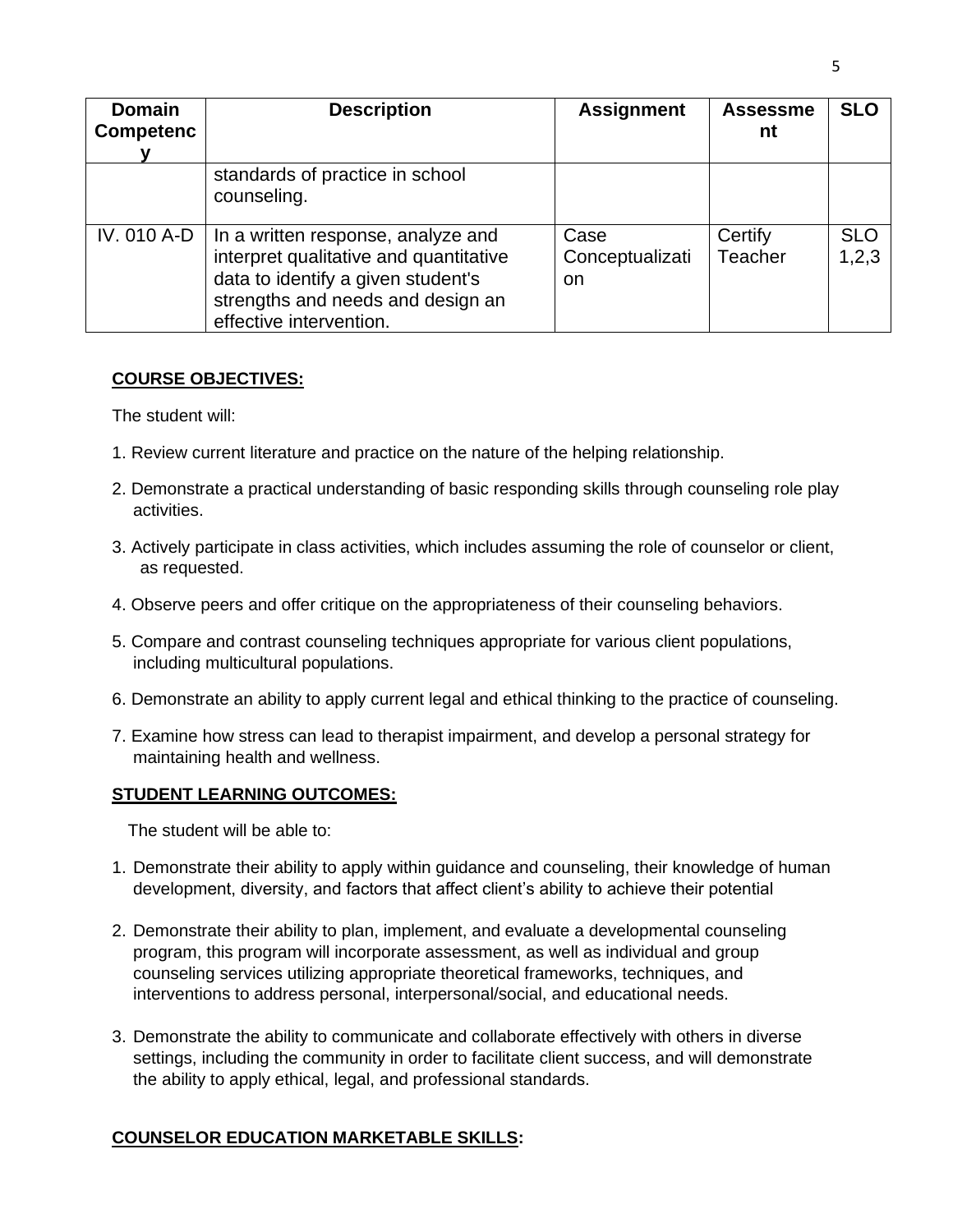- 1. Graduates will demonstrate oral and written communication skills to apply in careers related to mental and behavioral health including school counseling.
- 2. Graduates will demonstrate knowledge of ethics, social justice issues, and multicultural concerns to apply in careers related to mental and behavioral health including school counseling.
- 3. Graduates will demonstrate knowledge of human growth development throughout the lifespan to apply in careers related to mental and behavioral health including school counseling.

## **DISTANT LEARNING STATEMENT**

Students enrolled in distance education courses have equal access to the university's academic support services, such as Smarthinking, library resources, such as online databases, and instructional technology support. For more information about accessing these resources, visit the SRSU website. Students should correspond using Sul Ross email accounts and submit online assignments through Blackboard, which requires secure login information to verify students' identities and to protect students' informationThe procedures for filing a student complaint are included in the student handbook. Students enrolled in distance education courses at Sul Ross are expected to adhere to all policies pertaining to academic honesty and appropriate student conduct, as described in the student handbook. Students in web-based courses must maintain appropriate equipment and software, according to the needs and requirements of the course, as outlined on the SRSU website.

#### **SMARTTHINKING:**

With Blackboard, you will note two tabs on the left, a Smarthinking Handbook tab and a Smarthinking tab. Sul Ross State University is providing this writing tutorial program, free of charge, to currently enrolled students. Smarthinking is a proven, excellent writing tutorial program and user friendly. When you are ready to submit your draft paper to Smarthinking, you may do so through the Smarthinking tab.

This service does not detect plagiarism; you will still need to use SafeAssign for similarity detection. The Smarthinking Writing Center is designed to assist secondary, post-secondary, and graduate students become stronger writers. Students receive a detailed, personalized critique of any written assignment, such as an essay, paragraph, report, or creative work. When applicable, students can select specialists such as ESL, Technical Writing, or Creative Writing experts. Students can submit writing 24 hours a day, seven days a week.

The Smarthinking Writing Center is designed to assist secondary, post-secondary, and graduate students become stronger writers. Students receive a detailed, personalized critique of any written assignment, such as an essay, paragraph, report, or creative work. When applicable, students can select specialists such as ESL, Technical Writing, or Creative Writing experts. Students can submit writing 24 hours a day, seven days a week. The Critique Process Each critique includes the writing tutor's comments inserted within the student assignment and a Response Form detailing additional feedback. Smarthinking writing tutors address students' writing issues, targeting higher-order issues (such as content and thesis development) as well as lower-order concerns (such as grammar and mechanics). They do not edit or correct student work. By expanding students' understanding of good writing techniques, our tutors help students become better writers. Writing review services include the following options: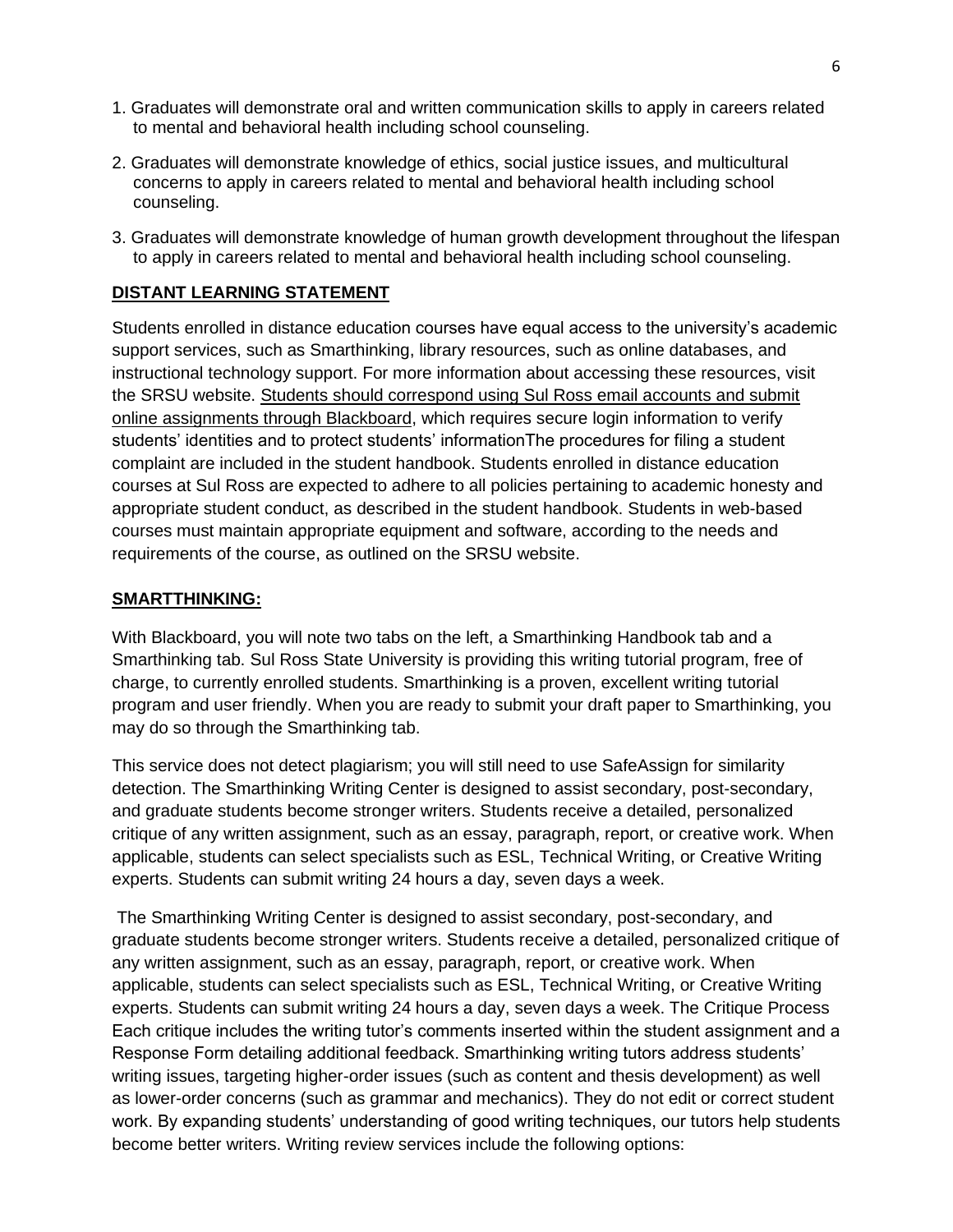# **ACADEMIC INTEGRITY:**

Students in this class are required to demonstrate scholarly behavior and academic honesty in the use of intellectual property. A scholar is expected to be timely, prepared, and focused. Meaningful, respectful, and pertinent online participation is also expected.

Examples of academic dishonesty include but are not limited to: submitting work as original that was used in whole or part for another course and/or professor; turning in another person's work as one's own; copying from professional works or internet sites without citation.

# **SAFE ASSIGN:**

The Safe Assignment Tool is an advanced plagiarism prevention system deeply integrated with the Blackboard Learning Management System. SafeAssignment compares student papers submitted to Blackboard against an enormous wide range of sources and provides instructors with detailed Originality Reports. Because of SafeAssignment's flexibility, this product is an effective plagiarism prevention system that helps instructors to raise student awareness about plagiarism and to educate students about the ways to avoid plagiarism. You can check your similarity report and make corrections if needed. With your similarity report, you will note highlighted areas that have similarity noted between your paper and another source. You will click on the tab within the colored square to see the percentage of the similarity. Percentages above 20% must be corrected. It does not matter if the source that is being noted for similarity is not the same source that you used. The system is telling you what you have written is too similar to another source and you need to make corrections. You may need to change up some of the wording or order of information to make it your information. More than three or four words in a row that are identical to the originating author can be detected. You can submit your paper as many times as you would like. This system is designed to assist students with increasing awareness of plagiarism. Typically, plagiarism is an accidental occurrence and occurs when students do not realize their writing is overly similar to another source.

### **ADA (Americans with Disabilities Act)**

### **SRSU DISABILITY SERVICES:**

Sul Ross State University (SRSU) is committed to equal access in compliance with Americans with Disabilities Act of 1973. It is SRSU policy to provide reasonable accommodations to students with documented disabilities. It is the Student's responsibility to initiate a request. Please contact me, Ms. Rebecca Greathouse Wren, M.Ed., LPC-S, Director/Counselor, Accessibility Services Coordinator, Ferguson Hall (Suite 112) at 432.837.8203; mailing address is P.O. Box C-122, Sul Ross State University, Alpine, Texas 79832. Students should then contact the instructor as soon as possible to initiate the recommended accommodations.

### **ATTENDANCE POLICY:**

You are responsible for reviewing the university policies on Absences and Class Attendance in the SRSU Student Handbook. Because this is such an abbreviated weekend format course, attendance at and prompt arrival for ALL class sessions is required to pass this course. If unable to attend a class session, please contact the instructor and know that you will be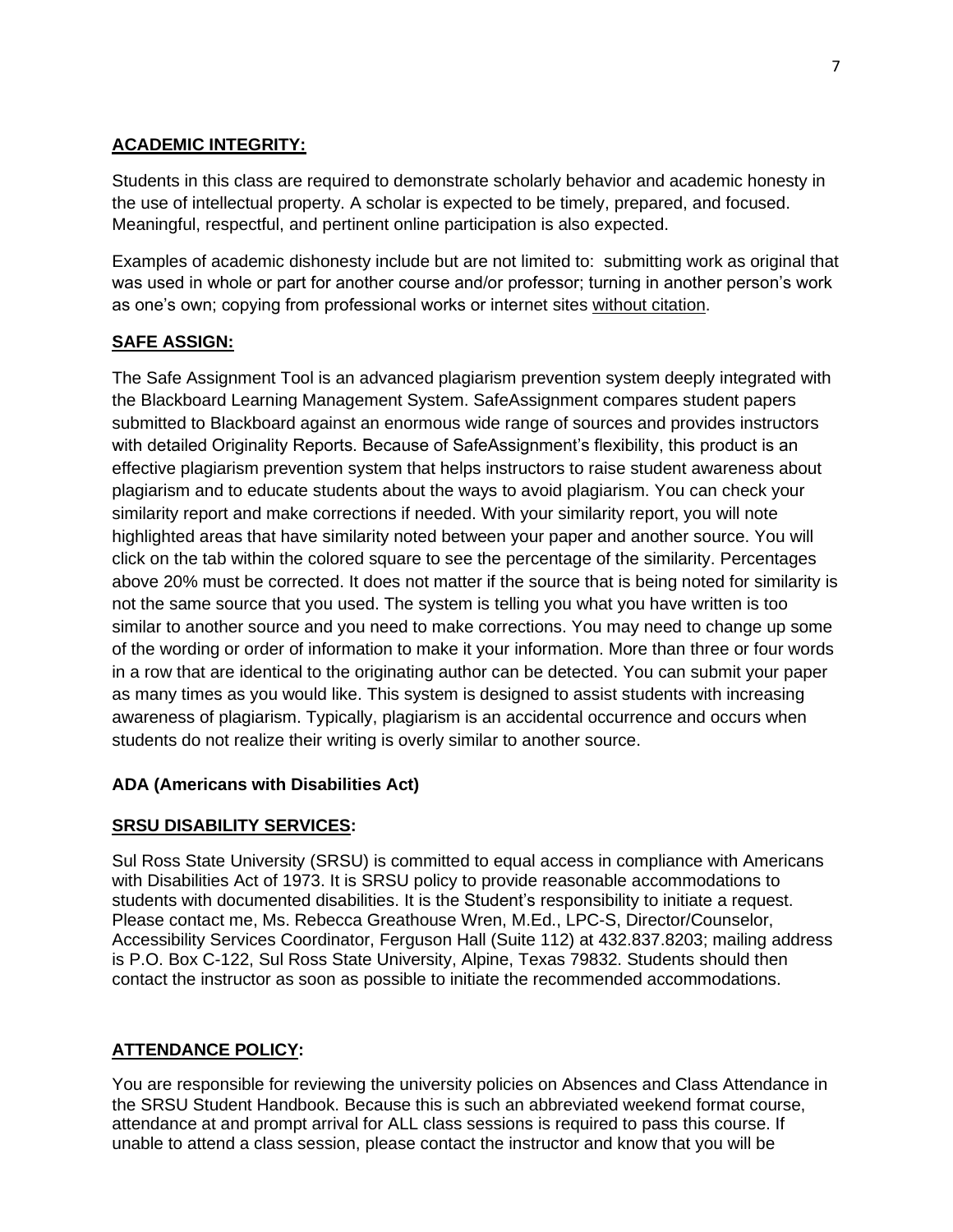dropped from the course. Missing a single day of the two-day-weekend format classes will cause you to be dropped from the course. SRSU

## **PARTICIPATION POLICY:**

Since ED 7301 is an online course, participation will be evaluated in Blackboard online discussions. It is the student's responsibility to check the Discussion Board and Sul Ross email *DAILY* for the duration of the course. In order for you to remain enrolled in ED 7301, you must reply to the Blackboard Discussion Board "Online Participation Policy" forum by the deadline posted on the Due Dates listing contained in this syllabus. It is policy at Sul Ross State University that if a student is enrolled in an online course and fails to stay active for a period of 3 weeks, fails to submit assignments, and/or does not reply to emails from the instructor, he/she will receive a final grade of "F." You may access the "Online Participation Policy" forum by entering Blackboard, then selecting Discussion Board. Please follow the directions regarding your required response.

# **COURSE REQUIREMENTS:**

**Technology Requirements:** Since the Counselor Education Program is a predominately web delivered program, students are required to have their own computers and internet that can handle the required technology, including audio, a camera, Chrome, Blackboard, Zoom, youtube, and other applications. Not having the technology at your disposal at any time is not an excuse for failure to submit an assignment, join in a Zoom or Blackboard session, or take an exam.

### *Students will:*

- *Attend all virtual classes and participate in discussions and activities.*
- *Complete reading assignments and study the material prior to class meetings.*
- *Complete out-of-class assignments and deliver in-class presentation.*
- *Take two exams.*
- *Practice professional conduct and ethics.*
- *Practice respectful learning exchanges*

### **EVALUATION/GRADING POLICY:**

Your grade for this course will be determined by evidence of the quality of your learning as demonstrated by your performance on the following:

| <b>Personal Wellness Plan</b>                   | 25% |
|-------------------------------------------------|-----|
| <b>Case Conceptualization Paper</b>             | 20% |
| <b>Oral Case Conceptualization Presentation</b> | 15% |
| Quizzes                                         | 35% |
| Participation                                   | 5%  |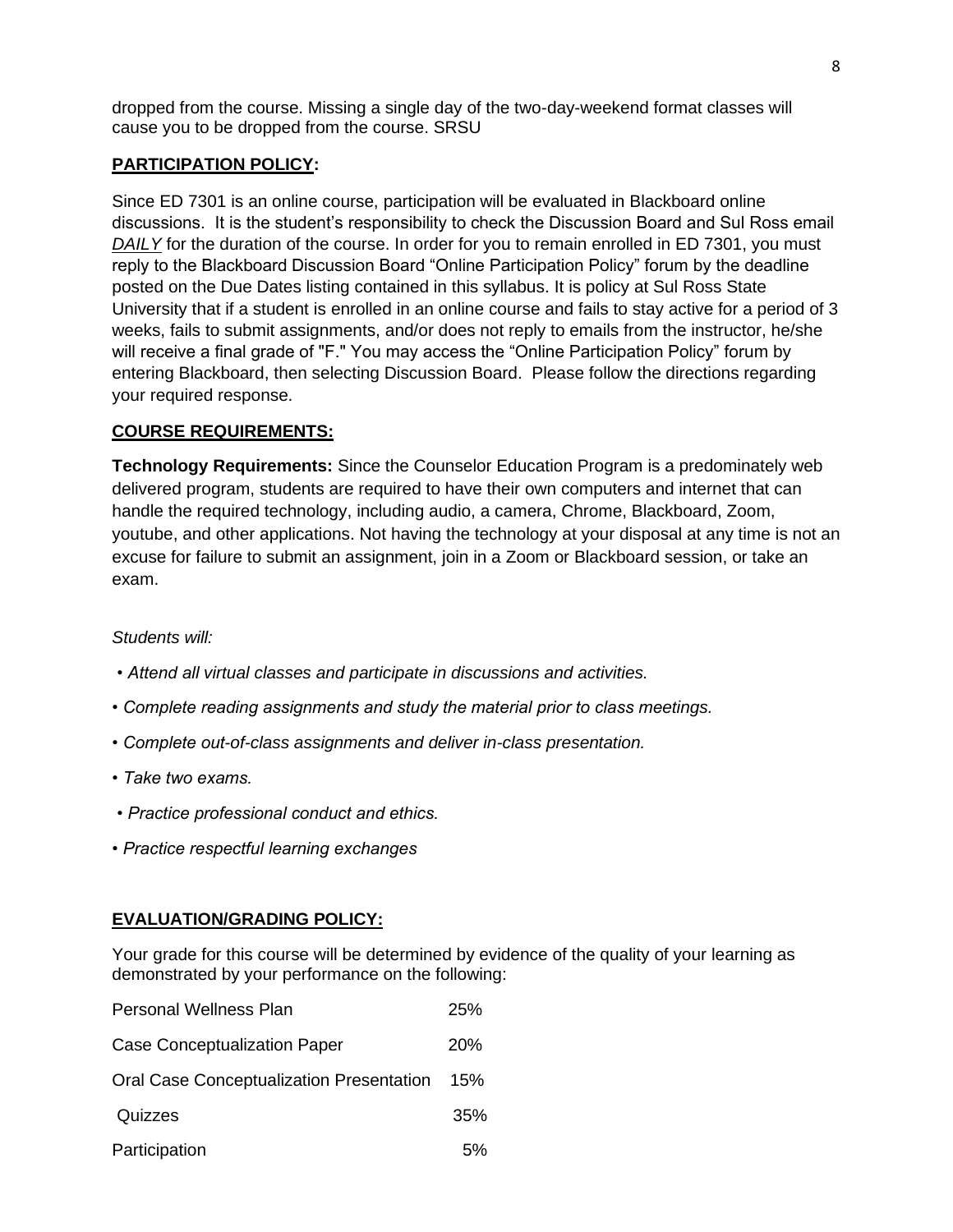Course Grade: A B C F

91% - 100% 81% - 90% 71% - 80% Below 71%

**NOTE:** Graduate students must maintain a 3.0 GPA to remain in good standing.

Late work will not be accepted

If you make a C, you will retake the course.

*Each student will be expected to stay in regular communication with their professor and will be required to respond to emails sent to your Sul Ross email and/or telephone calls initiated by the professor within two days. If a timely response is not received, 50 points will be deducted from your overall grade. (No Excuses)*

ASSIGNMENT DESCRIPTIONS NOTE: Late work is not accepted.

#### **General Format for Written Work.**

Papers must be typed using APA format. Which includes, 1 inch margins, 12-point Ariel type, and double line spacing. Begin numbering with the title page, edit for spelling, grammar, clarity, and logic of idea development.

Two writing programs, Smarthinking and SafeAssign, are used to assist with quality of writing.

**NOTE:** Your writing reflects your professionalism. A paper with multiple errors will receive a reduction in grade. Along with your 7th Edition APA manual, http://www.apastyle.org is a good reference web site for APA guidelines. Typically, each paragraph will have at least one cited source. Even if you have re-written the information in your own words, you must cite the source. If you use a quote the page number from where it came from in the source is required.

#### • **Standard Essay Review**

Smarthinking's standard essay critique prioritizes higher-order concerns, including main idea/thesis, content development, organization, and introduction/conclusion. This critique includes a tutor's embedded comments and a response form with commentary on essay strengths, areas in need of improvement, and a summary of next steps.

#### • **Long Essay Review**

The long essay review provides the same individualized feedback as the standard essay review, but applied to written pieces of greater length.

#### • **Paragraph Review**

The paragraph review provides the same individualized feedback as the standard essay review, but applied to a writing piece of 300 words or less.

### **• Grammar & Documentation Review**

The Lower-Order Concerns-only essay critique addresses exclusively lower-order issues of grammar and mechanics, sentence structure, word choice, and documentation. This review offers the same personalized, essay-specific feedback as Smarthinking's standard Essay critique in that tutors assist students with recurring errors, model corrections, and offer concrete writing and revision advice without editing or proofing the students' work. Whereas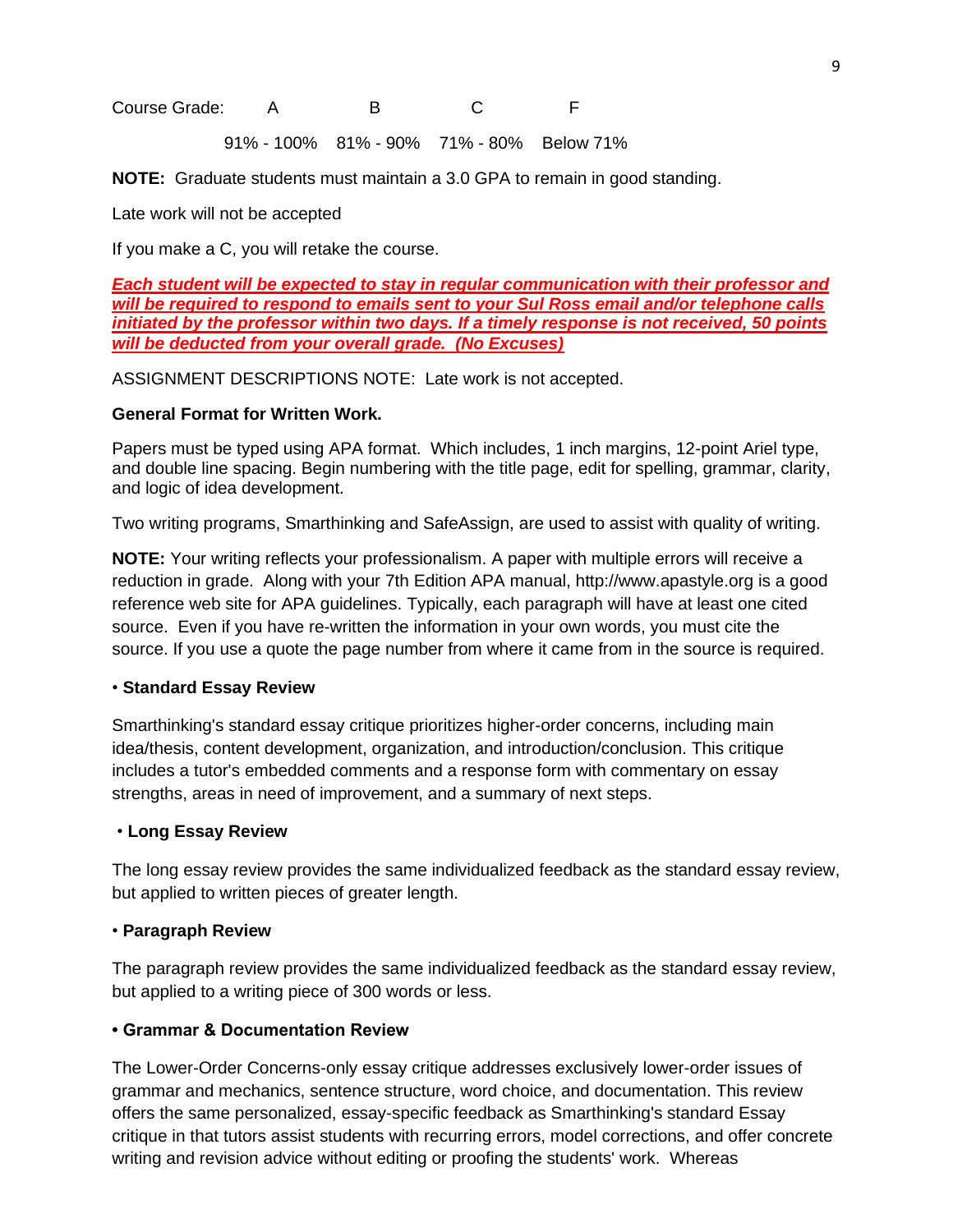Smarthinking's standard essay review prioritizes higher-order concerns (main idea/thesis, content development, organization, and introduction/conclusion), the grammar and documentation critique addresses exclusively lower-order issues of grammar & mechanics, sentence structure, word choice, and documentation.

## • **Resume & Cover Letter**

Review Smarthinking critiques résumés and cover letters, which gives job applicants and students detailed feedback that can be essential as they seek employment. Key areas of focus include purpose/focus, content development, organization, grammar & mechanics, sentence structure, and word choice.

# **Personal Wellness Plan.**

This assignment is intended to help you become more aware of and comfortable with practicing self-care. Counseling requires focusing on the needs of clients. Counselors must recognize that if they do not care for themselves, they eventually will no longer be able to provide care for their clients. Self-care is both a practical necessity and a professional ethical mandate. Develop your own personal wellness action plan: -Consider your main spheres of activity—academics, family, finances, work, etc. -Identify specific stresses in your life. -Create an integrated plan that addresses your specific stresses. -Explain how each of your chosen coping strategies will help. (Specific instructions are provided in Blackboard)

# **Case Presentation.**

This assignment requires you to demonstrate your ability to organize your clinical thinking about a case and provides an opportunity for you to show your counseling-related skills. The instructor will assign a fictitious individual, in a school, counseling center, or other professional counseling setting. You will "flesh out" the details of your case and prepare both an oral and a written case presentation. (Specific instructions are provided in Blackboard)

The oral presentation must include information from: -assessment and/or testing,

-your diagnostic formulation,

-your initial treatment plan, and

-portions of an interview.

The interview may be enacted live, read to the class, or presented in an audio or video recording.

Your oral presentation must be at least 20 minutes. (You will be penalized for not meeting the time requirement or exceeding the time limit by 5 minutes, and may be cut off, so please develop and practice your presentation to fit within the time limit.)

(Specific instructions are provided in Blackboard)

NO phones, lab tops or tablets other than what you are using to Zoom for class are allowed while other students are presenting.

# **SCHEDULE/DUE DATES:**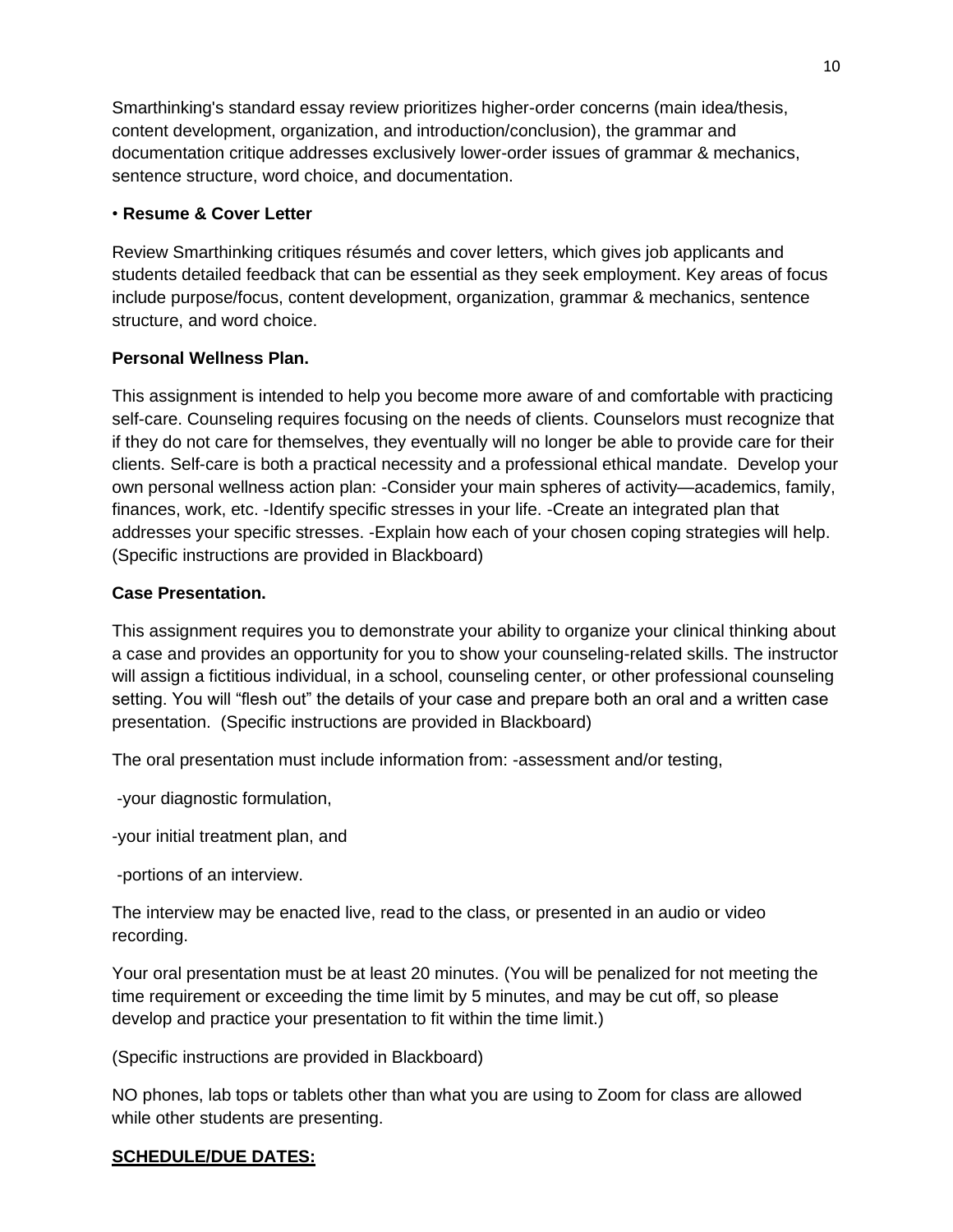Please complete the reading assignments and study the material PRIOR to each class. Come prepared to discuss the material in class. Late work is not accepted.

| <b>August 24</b> | <b>Classes Starts</b>                      |
|------------------|--------------------------------------------|
| August 26        | Sign the online Policy in Discussion Board |
| August 26        | Introduce yourself in Discussion Board     |
| August 26        | Read the syllabus                          |

#### **SESSION 1 -** Class will meet in Zoom from 9 am (CST) to 5 pm (CST)

#### **Saturday, September 19**

Young: Chapters 1, 2, and 3

Cormier: Chapters 1, 2, and 3

Be prepared to answer the following questions:

What is your greatest fear in terms of using counseling skills? How will you overcome this fear?

What are your goals for this class?

Also be prepared to Discuss the chapters that are assigned

#### **Sunday, September 19**

**Exam 1: Young: Chapters 1, 2, and 3 Due** 

**Exams 1-3**: Cormier: Chapters 1, 2, and 3 Due

**SESSION 2** - Class will meet in Zoom from 9 am (CST) to 5 pm (CST)

#### **Saturday, October 10**

Young: Chapters 4, 5, and 6

Cormier: Chapters 4, 5, and 6

#### **Sunday, October 11**

**Exam 2**: Young Chapters 4 ,5, and 6 Due

**Exams 4-6**: Cormier: Chapters 4, 5, and 6 Due

**SESSION 3 -** Class will meet in Zoom from 9 am (CST) to 5 pm (CST)

#### **Saturday, October 31**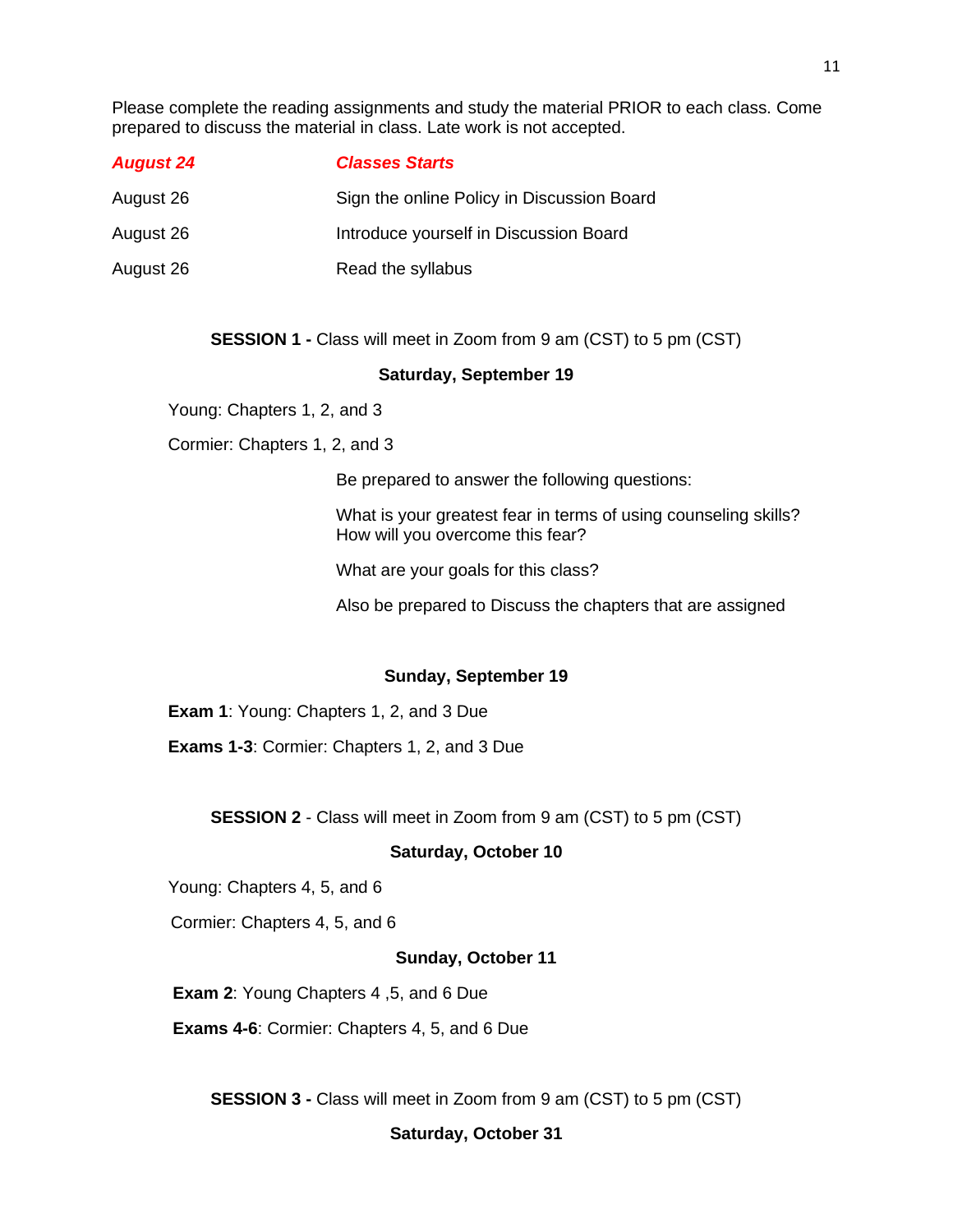Young: Chapters 7, 8, and 9

Cormier: Chapters 7 and 8

#### **Sunday, November 1**

Personal Wellness Plan by 12:00 (CST), Midnight (Submit through Blackboard)

**Exam 3**: Young Chapters 7, 8, and 9 Due

**Exams 7 and 8**: Cormier: Chapter 7 and 8

**SESSION 4 -** Class will meet in Zoom from 9 am (CST) to 5 pm (CST)

#### **Saturday, November 21**

Young: Chapters 10, 11, and 12

Cormier: Chapters 9 and 10

Oral Case Presentations (in zoom)

# **Sunday, November 22**

Written Case Presentation by 12:00 (CST), Midnight (submit through Blackboard)

**Exam 4**: Young Chapters 10, 11, and 12 Due

**Exams 9 and 10**: Cormier Chapters 9 and 10 Due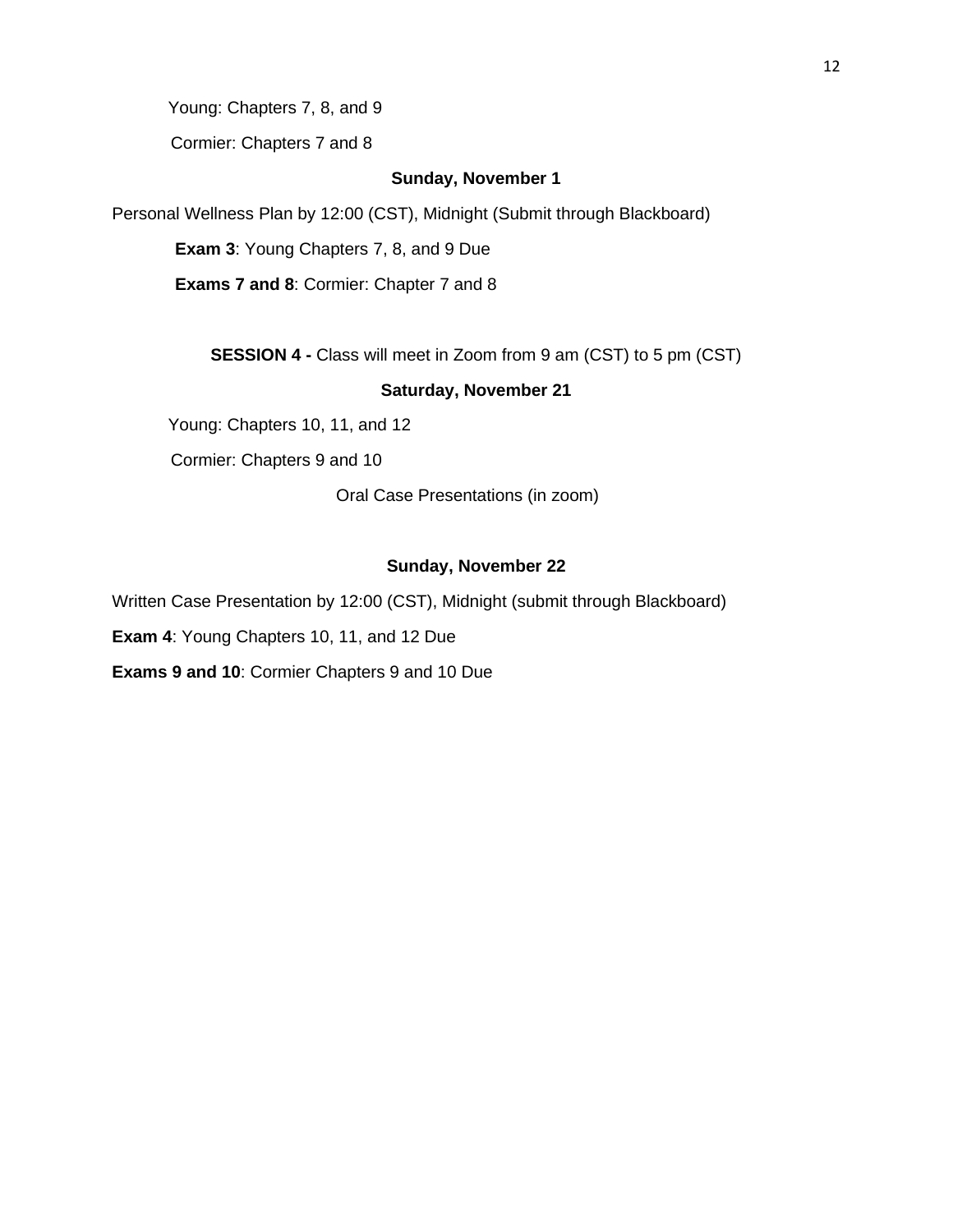# **WRITING RUBRIC FOR ALL WRITTEN ASSIGNMENTS AND DISCUSSIONS:**

| Sub-skill                                       | <b>Beginning</b>                                                                                                                                                    | <b>Basic</b>                                                                                                                                                                             | <b>Proficient</b>                                                                                                                                                                        | <b>Advanced</b>                                                                                                                                                                                                | <b>Exceptional</b>                                                                                                                                                                                               | <b>Score</b> |
|-------------------------------------------------|---------------------------------------------------------------------------------------------------------------------------------------------------------------------|------------------------------------------------------------------------------------------------------------------------------------------------------------------------------------------|------------------------------------------------------------------------------------------------------------------------------------------------------------------------------------------|----------------------------------------------------------------------------------------------------------------------------------------------------------------------------------------------------------------|------------------------------------------------------------------------------------------------------------------------------------------------------------------------------------------------------------------|--------------|
|                                                 | 1                                                                                                                                                                   | $\mathbf{2}$                                                                                                                                                                             | 3                                                                                                                                                                                        | 4                                                                                                                                                                                                              | 5                                                                                                                                                                                                                |              |
| Integration<br>оf<br>Knowledge                  | The paper<br>did not<br>incorporate<br>knowledge<br>from the<br>literature or<br>class in<br>relevant and<br>meaningful<br>ways                                     | The paper<br>somewhat<br>incorporated<br>knowledge<br>from the<br>literature in<br>relevant and<br>meaningful<br>ways                                                                    | The paper<br>incorporated<br>knowledge<br>from the<br>literature in<br>relevant and<br>meaningful<br>ways                                                                                | The paper<br>effectively<br>incorporated<br>knowledge<br>from the<br>literature in<br>relevant and<br>meaningful<br>ways                                                                                       | The paper<br>very<br>effectively<br>incorporated<br>knowledge<br>from the<br>literature in<br>relevant and<br>meaningful<br>ways                                                                                 |              |
| Organizatio<br>n and<br><b>Presentatio</b><br>n | The paper<br>lacked topic<br>sentences,<br>transitions<br>from one<br>topic to<br>another,<br>relevant<br>connections<br>among<br>topics, and<br>a seamless<br>flow | The paper<br>occasionally<br>included<br>topic<br>sentences,<br>transitions<br>from one<br>topic to<br>another,<br>relevant<br>connections<br>among<br>topics, and a<br>seamless<br>flow | The paper<br>consistently<br>included<br>topic<br>sentences,<br>transitions<br>from one<br>topic to<br>another,<br>relevant<br>connections<br>among<br>topics, and<br>a seamless<br>flow | The paper<br>consistently<br>and<br>effectively<br>employed<br>topic<br>sentences,<br>transitions<br>from one<br>topic to<br>another,<br>relevant<br>connections<br>among<br>topics, and a<br>seamless<br>flow | The paper<br>uniformly<br>and very<br>effectively<br>employed<br>topic<br>sentences,<br>transitions<br>from one<br>topic to<br>another,<br>relevant<br>connections<br>among<br>topics, and a<br>seamless<br>flow |              |
| <b>Focus</b>                                    | The paper's<br>topic lacked<br>focus and a<br>clear<br>direction                                                                                                    | The paper's<br>topic had<br>occasional<br>focus,<br>direction,<br>and purpose                                                                                                            | The paper's<br>topic had<br>focus and<br>clarity of<br>direction<br>and purpose                                                                                                          | The paper's<br>topic had<br>effective<br>focus and<br>clarity of<br>direction and<br>purpose                                                                                                                   | The paper's<br>topic had<br>very effective<br>focus and<br>clarity of<br>direction and<br>purpose                                                                                                                |              |
| Level of<br>Coverage                            | The paper<br>lacked<br>depth,<br>elaboration,<br>and relevant<br>material                                                                                           | The paper<br>occasionally<br>included<br>depth,<br>elaboration,<br>and relevant<br>material                                                                                              | The paper<br>included<br>depth,<br>elaboration,<br>and relevant<br>material                                                                                                              | The paper<br>effectively<br>included<br>depth,<br>elaboration,<br>and relevant<br>material                                                                                                                     | The paper<br>very<br>effectively<br>included<br>depth,<br>elaboration,<br>and relevant<br>material                                                                                                               |              |
| Grammar/<br><b>Spelling</b>                     | The paper<br>contained<br>numerous<br>errors of<br>grammar<br>and spelling                                                                                          | The paper<br>contained<br>some errors<br>of grammar<br>and spelling                                                                                                                      | The paper<br>contained<br>very few<br>errors of<br>grammar<br>and spelling                                                                                                               | The paper<br>contained<br>only one or<br>two errors of<br>grammar<br>and spelling                                                                                                                              | The paper<br>contained no<br>errors of<br>grammar<br>and spelling                                                                                                                                                |              |